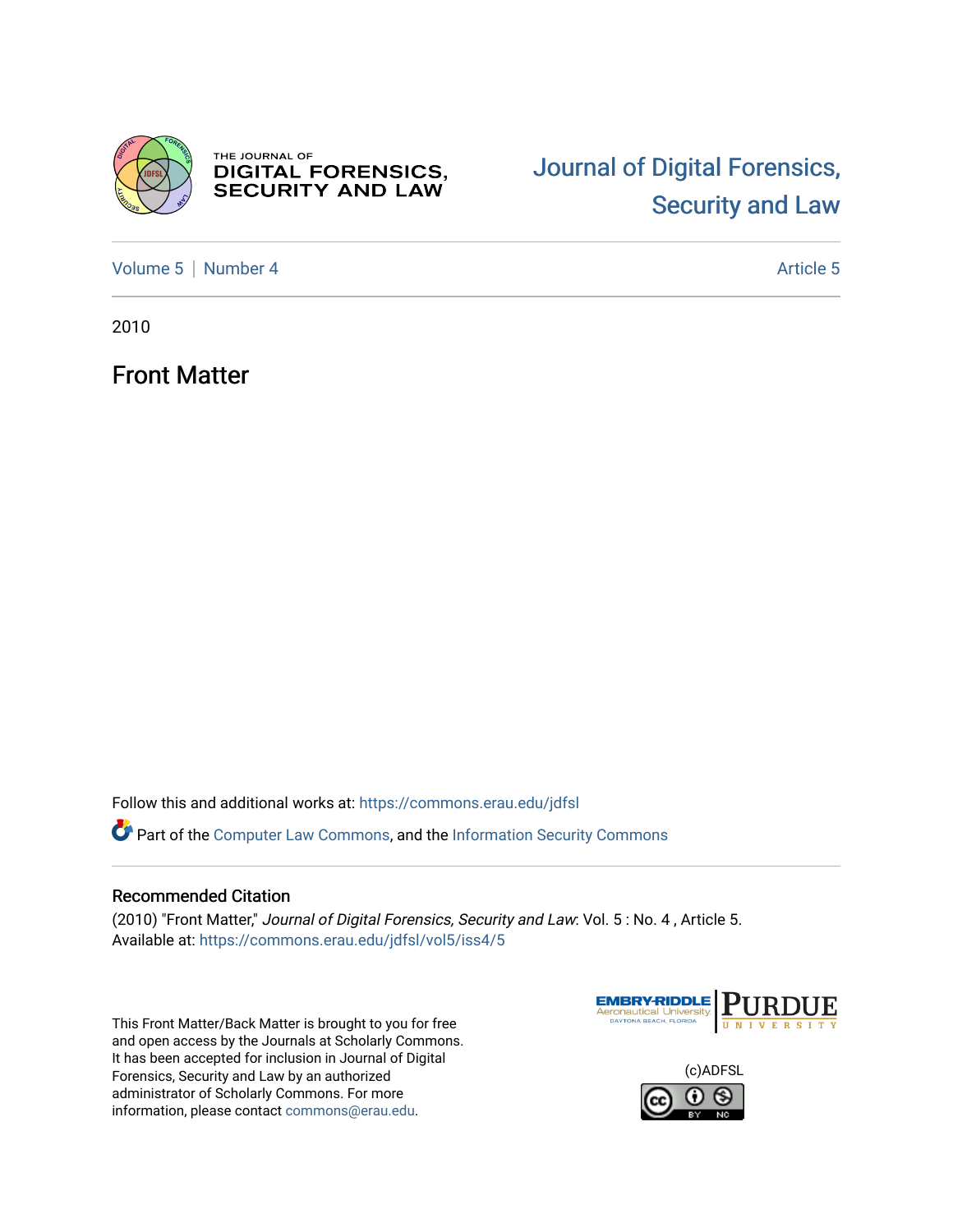



**Volume 5, Number 4 2010**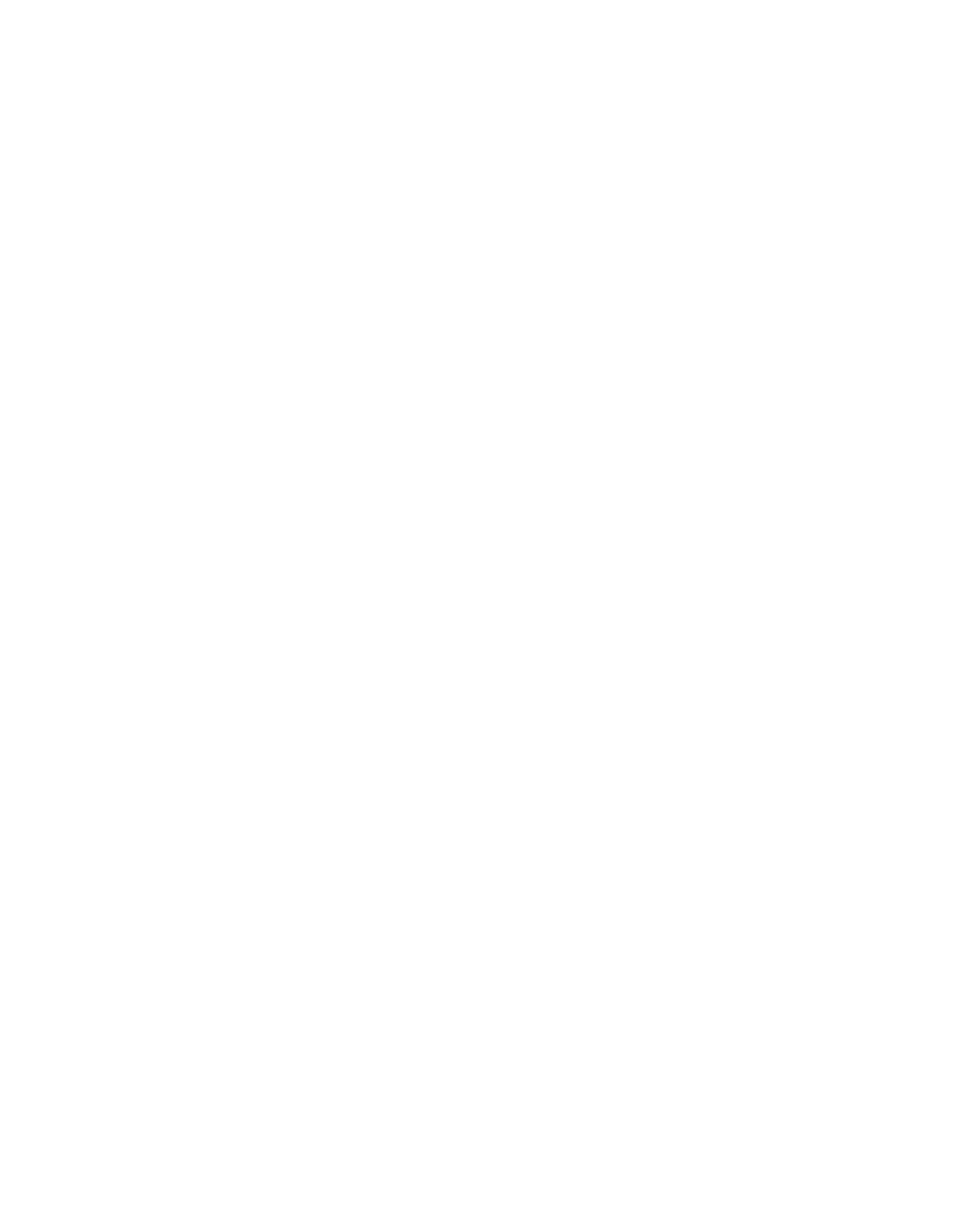

#### The Journal of Digital Forensics, Security and Law **Volume 5, Number 4 2010**

#### **Editors**

**Editor-in-Chief**

Glenn S. Dardick Longwood University Virginia, USA

**Associate Editor-in-Chief**

Gary C. Kessler Gary Kessler Associates Vermont, USA

John W. Bagby The Pennsylvania State University California, USA Pennsylvania, USA

Ibrahim Baggili Zayed University Abu Dhabi, United Arab Emirates Virginia, USA

David P. Biros Oklahoma State University Oklahoma, USA

Nick V. Flor University of New Mexico New Mexico, USA

Andrew Jones Khalifa University of Science, Technology and Research Sharjah, United Arab Emirates Fred C. Kerr

Linda K. Lau Longwood University

Jigang Liu Metropolitan State University Drexel University Minnesota, USA

Wei Ren Chinese Univ. of Geosciences De Montfort University Wuhan, China

Marcus K. Rogers Purdue University Indiana, USA

Pedro Luís Próspero Sanchez University of Sao Paulo Sao Paulo, Brazil

Jill Slay Univ. of South Australia South Australia, Australia

Il-Yeol Song Pennsylvania, USA

Bernd Carsten Stahl Leicester, UK

Craig Valli Edith Cowan University Western Australia, Australia

Copyright © 2010 ADFSL, the Association of Digital Forensics, Security and Law. Permission to make digital or printed copies of all or any part of this journal is granted without fee for personal or classroom use only and provided that such copies are not made or distributed for profit or commercial use. All copies must be accompanied by this copyright notice and a full citation. Permission from the Editor is required to make digital or printed copies of all or any part of this journal for-profit or commercial use. Permission requests should be sent to Dr. Glenn S. Dardick, Editor, Journal of Digital Forensics, Security and Law, 1642 Horsepen Hills Road, Maidens, Virginia 23102 or emailed to editor@jdfsl.org.

ISSN 1558-7215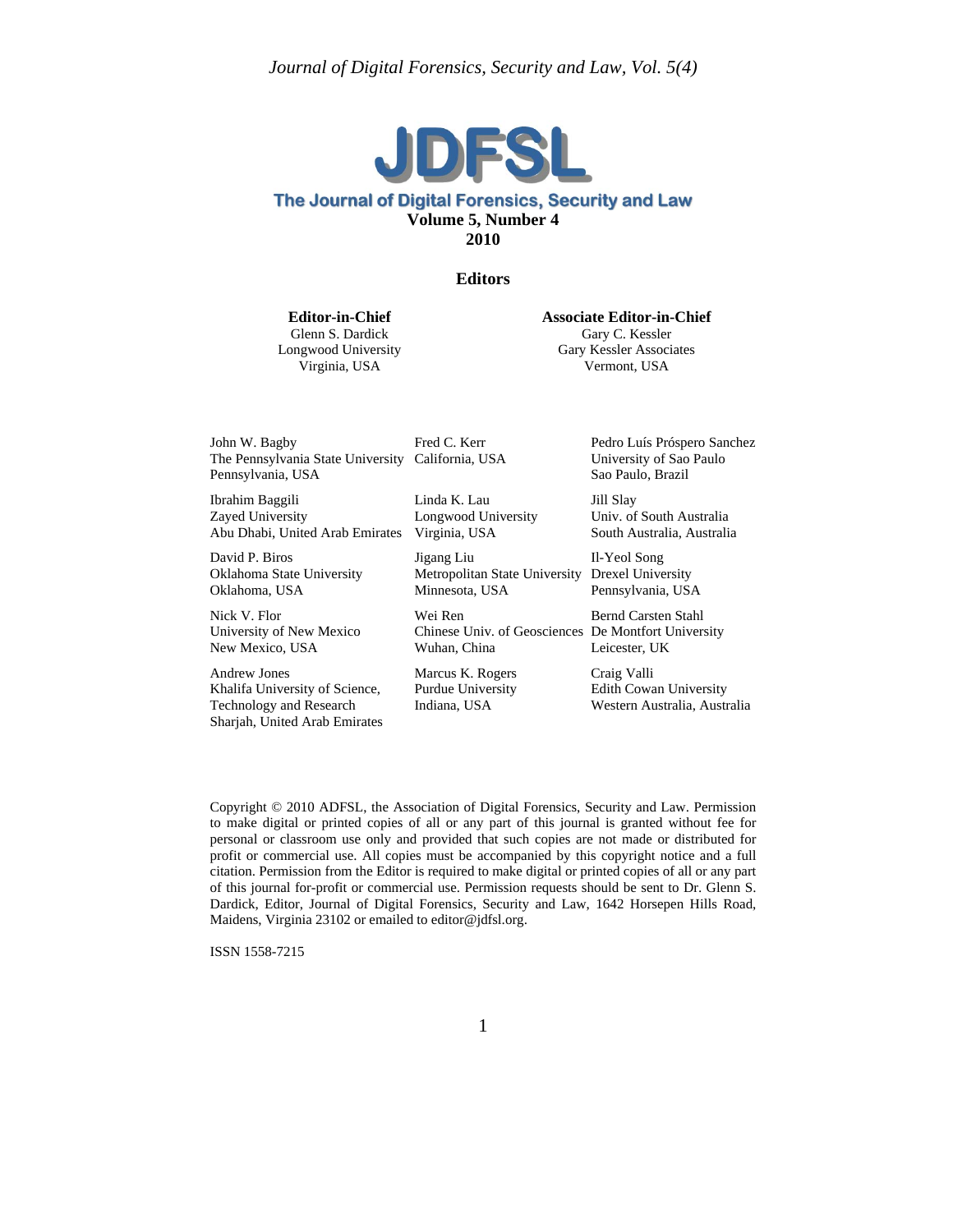### **Call for Papers**

The Journal of Digital Forensics, Security and Law is now calling for papers in, or related to, the following areas:

- 1) Digital Forensics Curriculum
- 2) Cyber Law Curriculum
- 3) Information Assurance Curriculum
- 4) Digital Forensics Teaching Methods
- 5) Cyber Law Teaching Methods
- 6) Information Assurance Teaching Methods
- 7) Digital Forensics Case Studies
- 8) Cyber Law Case Studies
- 9) Information Assurance Case Studies
- 10) Digital Forensics and Information Technology
- 11) Law and Information Technology
- 12) Information Assurance and Information Technology

To be considered for inclusion in the 1st issue of the 2011 volume of the Journal of Digital Forensics, Security and Law, manuscripts should be submitted prior to midnight March 15, 2011.

### **Guide for Submission of Manuscripts**

All manuscripts should be word-processed (letter or correspondence-quality font). If the paper has been presented previously at a conference or other professional meeting, this fact, the date, and the sponsoring organization should be given in a footnote on the first page. Funding sources should be acknowledged in the "Acknowledgements" section. Articles published in or under consideration for other journals should not be submitted. Enhanced versions of book chapters can be considered. Authors need to seek permission from the book publishers for such publications. Papers awaiting presentation or already presented at conferences must be significantly revised (ideally, taking advantage of feedback received at the conference) in order to receive any consideration.

Manuscripts should be submitted through the JDFSL online system in Word format using the following link: http://www.jdfsl.org/submission.asp.

Manuscripts may also be submitted to the editor in Word format as well. The editor of the JDFSL, Dr. Glenn S. Dardick, may be reached via email at editor@jdfsl.org.

The copyright of all material published in JDFSL is held by the Association of Digital Forensics, Security and Law (ADFSL). The author must complete and return the copyright agreement before publication. The copyright agreement may be found at http://www.jdfsl.org/copyrighttransfer.pdf.

Additional information regarding the format of submissions may be found on the JDFSL website at http://www.jdfsl.org/authorinstructions.htm.